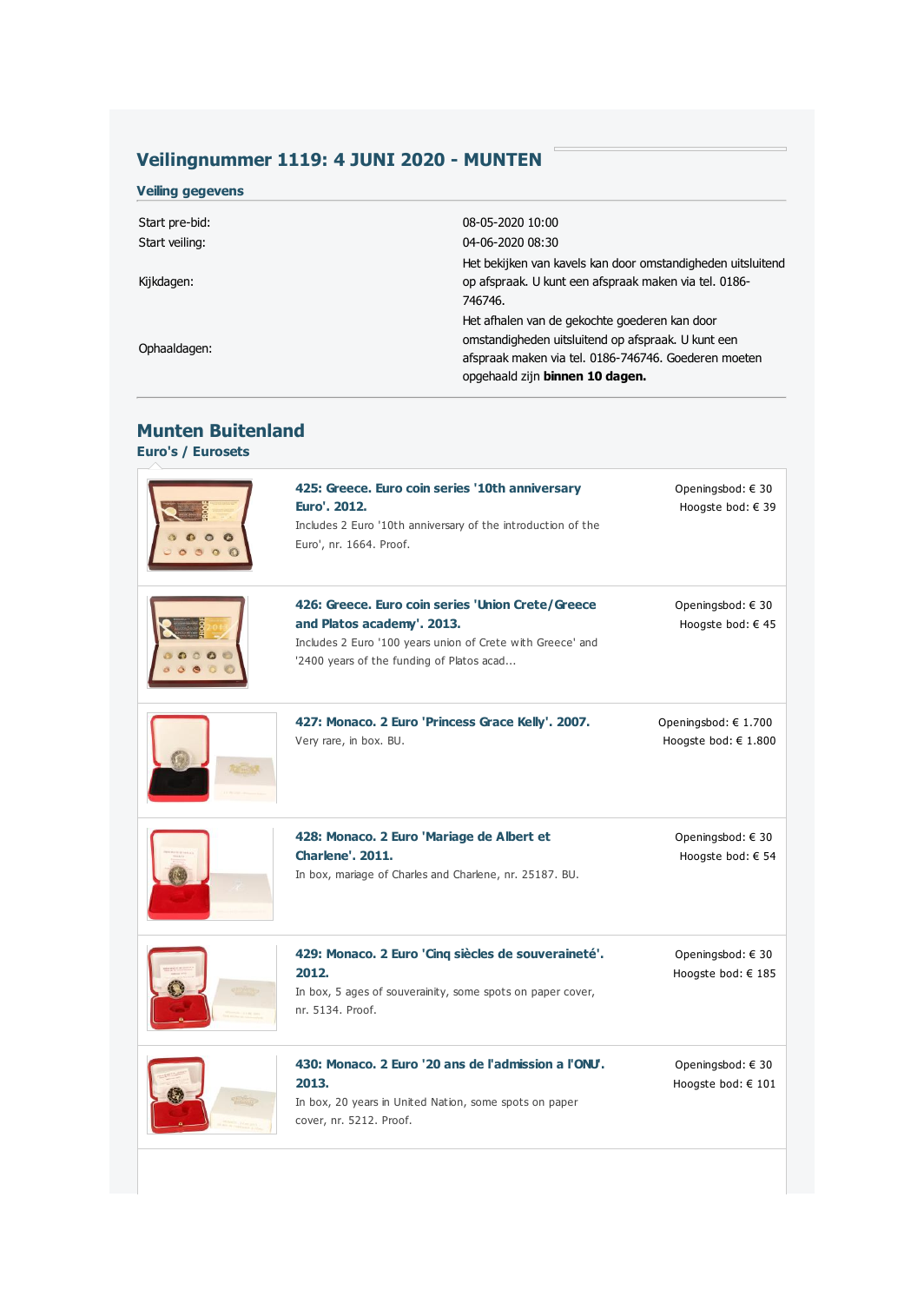|                                                     | 431: Monaco. 2 Euro 'Fondation de la Forteresse'.<br>2015.<br>In box, Foundation of the Fortress, some spots on paper<br>cover, nr. 4898. Proof.   | Openingsbod: € 200<br>Hoogste bod: € 951    |
|-----------------------------------------------------|----------------------------------------------------------------------------------------------------------------------------------------------------|---------------------------------------------|
|                                                     | 432: Monaco, 2 Euro 'Charles III fonde Monte<br>Carlo', 2016.<br>In box, Charles III founds Monte Carlo, spots on paper cover,<br>nr 03284, Proof. | Openingsbod: € 100<br>Hoogste bod: € 211    |
| <b>PRINCIPAUTÉ DE MONACO</b><br>$\frac{1}{20}$      | 433: Monaco. Euro coin series. 2001.<br>BU.                                                                                                        | Openingsbod: € 30<br>Hoogste bod: $\in$ 111 |
| PRINCIPAUTÉ DE MONACO                               | 434: Monaco. Euro coin series. 2002.<br>BU.                                                                                                        | Openingsbod: € 30<br>Hoogste bod: € 100     |
|                                                     | 435: Monaco. Euro coin series 'Sainte Devote'.<br>2004.<br>Includes 'Sainte Devote' coin, nr. 08464. Proof.                                        | Openingsbod: € 60<br>Hoogste bod: $\in$ 145 |
|                                                     | 436: Monaco. Euro coin series. 2006.<br>Nr. 10275. Proof.                                                                                          | Openingsbod: € 60<br>Hoogste bod: € 205     |
| <b>NUTE DE MO</b><br>Série:                         | 437: Monaco. Euro coin series. 2009.<br>BU.                                                                                                        | Openingsbod: € 30<br>Hoogste bod: € 152     |
| PRINCIPAUTÉ DE MONACO                               | 438: Monaco. Euro coin series. 2013.<br>BU.                                                                                                        | Openingsbod: $\in$ 50<br>Hoogste bod: € 150 |
| <b>PRINCIPAUTÉ DE MONACO</b><br>Série $\frac{2}{3}$ | 439: Monaco. Euro coin series. 2014.<br>BU.                                                                                                        | Openingsbod: € 50<br>Hoogste bod: $\in$ 151 |
|                                                     |                                                                                                                                                    |                                             |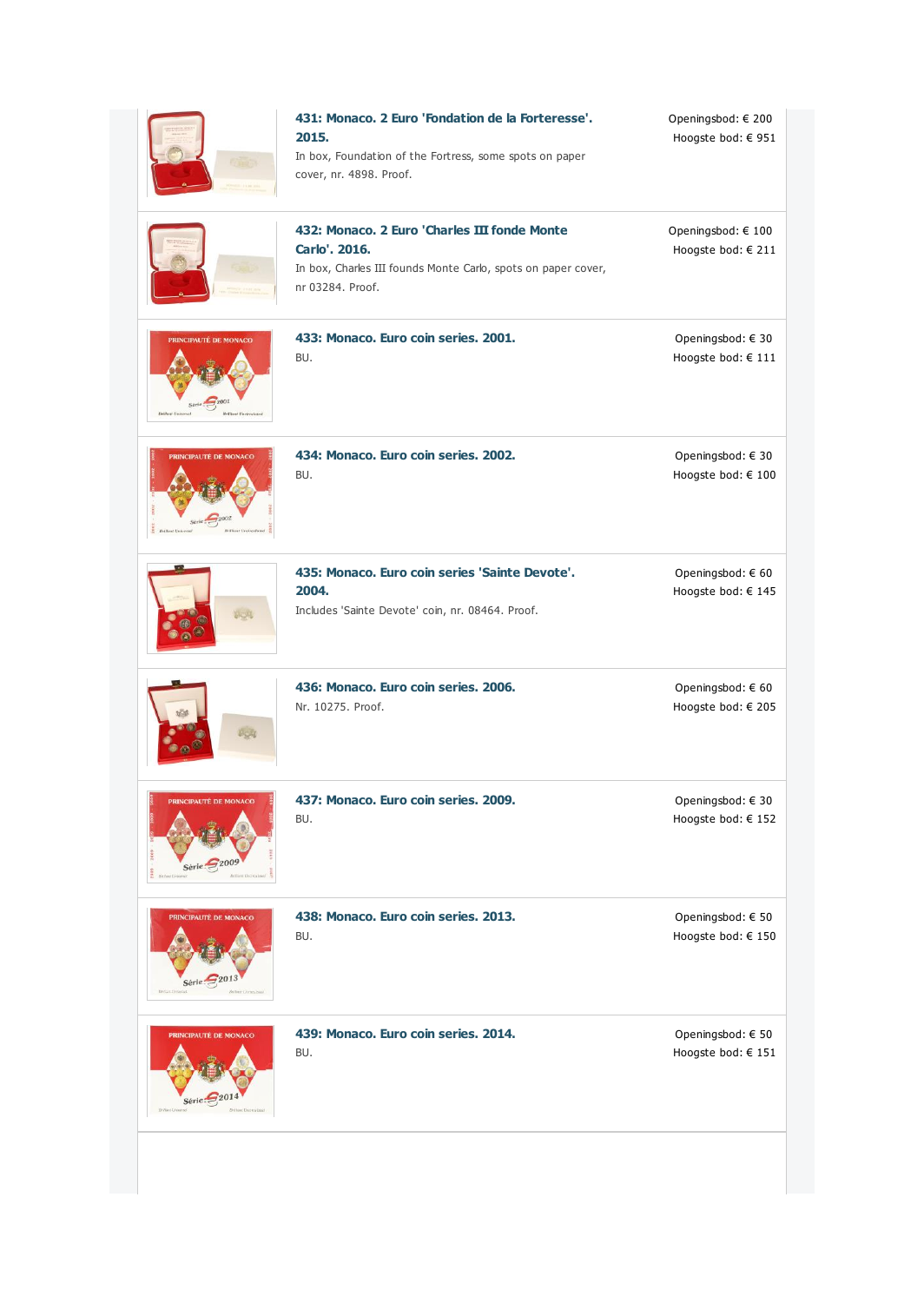| epubblica di San Marino                      | 440: San Marino. 2 Euro 'Bartolomeo Borghesi'.<br>2004.<br>BU.                                                                                                           | Openingsbod: € 60<br>Hoogste bod: € 92    |
|----------------------------------------------|--------------------------------------------------------------------------------------------------------------------------------------------------------------------------|-------------------------------------------|
|                                              | 441: San Marino, 2 Euro 'Galileo Galilei', 2005.<br>With plastic pendulum. BU.                                                                                           | Openingsbod: € 60<br>Hoogste bod: € 72    |
| <b>CRISTOFORO</b><br>СОЮМВО<br>San<br>Marino | 442: San Marino. 2 Euro '500th anniversary of the<br>death of Christopher Columbus'. 2006.<br>In blister. BU.                                                            | Openingsbod: €40<br>Hoogste bod: € 71     |
|                                              | 443: San Marino. 2 Euro '500th anniversary of the<br>death of Pinturicchio' Special edition Monety Expo<br><b>Warsaw 2013.</b><br>In blister, plastic cover damaged. BU. | Openingsbod: €40<br>Hoogste bod: € 40     |
|                                              | 444: San Marino. 2 Euro '500th anniversary of the<br>deatch of Donate Bramante' Special edition Monety<br>Expo Warsaw 2014.<br>In blister, BU.                           | Openingsbod: €40<br>Hoogste bod: $\in$ 40 |
|                                              | 445: San Marino, Euro coin series, 2002.<br>UNC.                                                                                                                         | Openingsbod: € 30<br>Hoogste bod: € 36    |
| epabblica di San Marino                      | 446: San Marino, Euro coin series, 2003,<br>Includes 5 euro 'Independence, Tolerance and Freedom'.<br>UNC.                                                               | Openingsbod: € 30<br>Hoogste bod: € 36    |
|                                              | 447: San Marino. Euro coin series. 2004.<br>Includes 5 euro 'Bartolomeo Borghesi'. UNC.                                                                                  | Openingsbod: € 30<br>Hoogste bod: € 32    |
|                                              | 448: San Marino, Euro coin series, 2005.<br>Includes 5 euro 'Antonio Onofri', UNC.                                                                                       | Openingsbod: € 30<br>Hoogste bod: € 30    |
|                                              | 449: San Marino, Euro coin series, 2006,<br>Includes 5 euro 'Melchiorre Delfico', UNC.                                                                                   | Openingsbod: € 30<br>Hoogste bod: € 30    |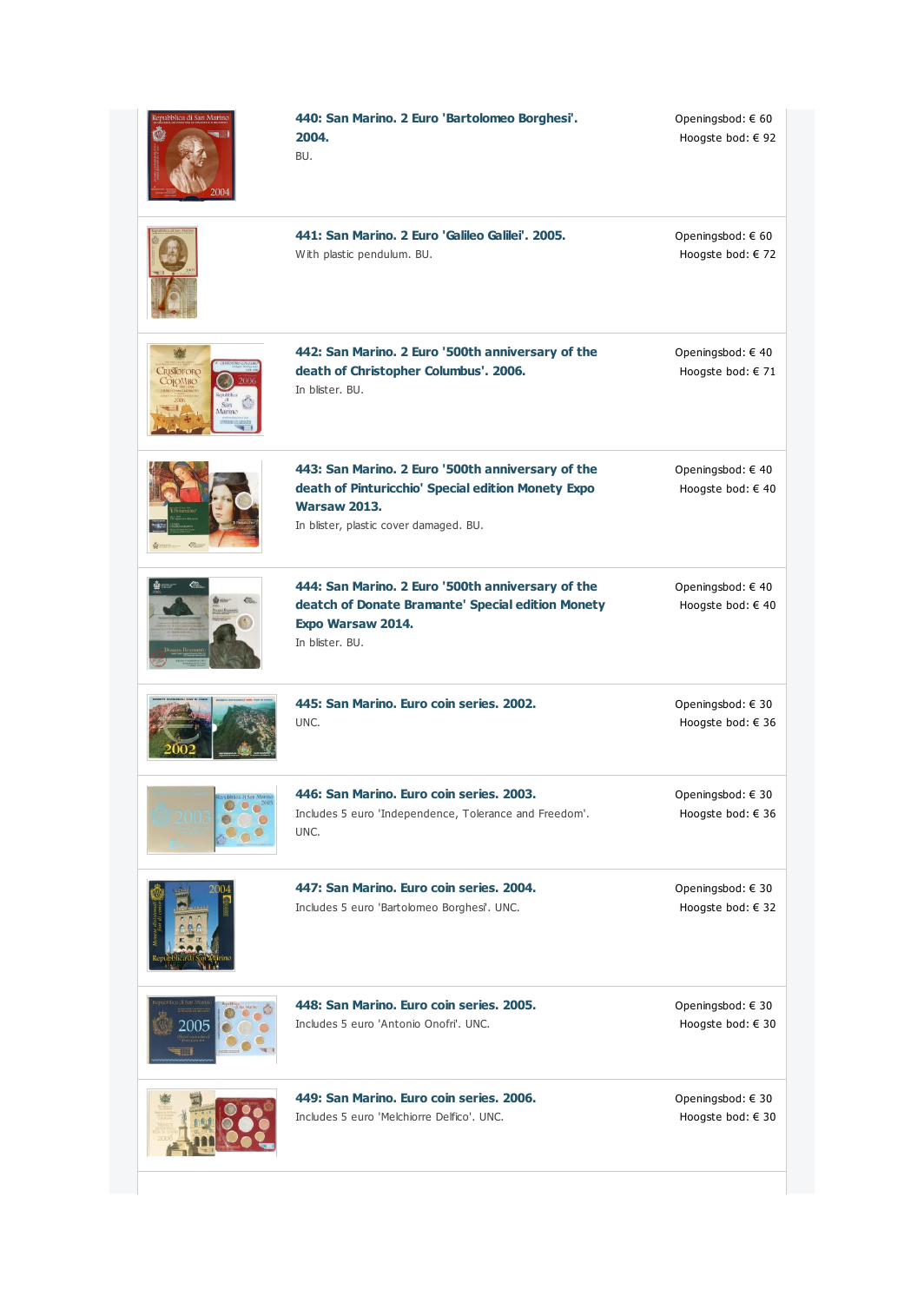| 450: San Marino. Euro coin series. 2007.<br>Includes 5 euro 'Equal opportunities'. UNC.                                                              | Openingsbod: $\in$ 30<br>Hoogste bod: € 30 |
|------------------------------------------------------------------------------------------------------------------------------------------------------|--------------------------------------------|
| 451: San Marino. Euro coin series. 2008.<br>Proof.                                                                                                   | Openingsbod: €30<br>Hoogste bod: € 40      |
| 452: San Marino. Euro coin series. 2008.<br>Includes 5 Euro 'Planet Earth', UNC.                                                                     | Openingsbod: € 30<br>Hoogste bod: € 30     |
| 453: San Marino. Euro coin series. 2009.<br>Proof.                                                                                                   | Openingsbod: € 30<br>Hoogste bod: € 40     |
| 454: San Marino, Euro coin series, 2009,<br>Includes 5 Euro 'International year of Astronomy'. UNC.                                                  | Openingsbod: €30<br>Hoogste bod: € 30      |
| 455: San Marino, Euro coin series, 2010.<br>Proof.                                                                                                   | Openingsbod: € 30<br>Hoogste bod: € 42     |
| 456: San Marino, Euro coin series, 2010.<br>Includes 5 Euro '400th anniversary of the death of<br>Caravaggio'. UNC.                                  | Openingsbod: € 30<br>Hoogste bod: € 30     |
| 457: San Marino. Euro coin series. 2011.<br>Proof.                                                                                                   | Openingsbod: €30<br>Hoogste bod: € 44      |
| 458: San Marino. Euro coin series. 2011.<br>Includes 5 Euro 'First men in Space'. UNC.                                                               | Openingsbod: € 30<br>Hoogste bod: € 30     |
| 459: San Marino. Euro coin series '10th anniversary<br>Euro', 2012.<br>Includes 2 Euro '10th anniversary of the introduction of the<br>Euro', Proof. | Openingsbod: € 20<br>Hoogste bod: € 70     |
|                                                                                                                                                      |                                            |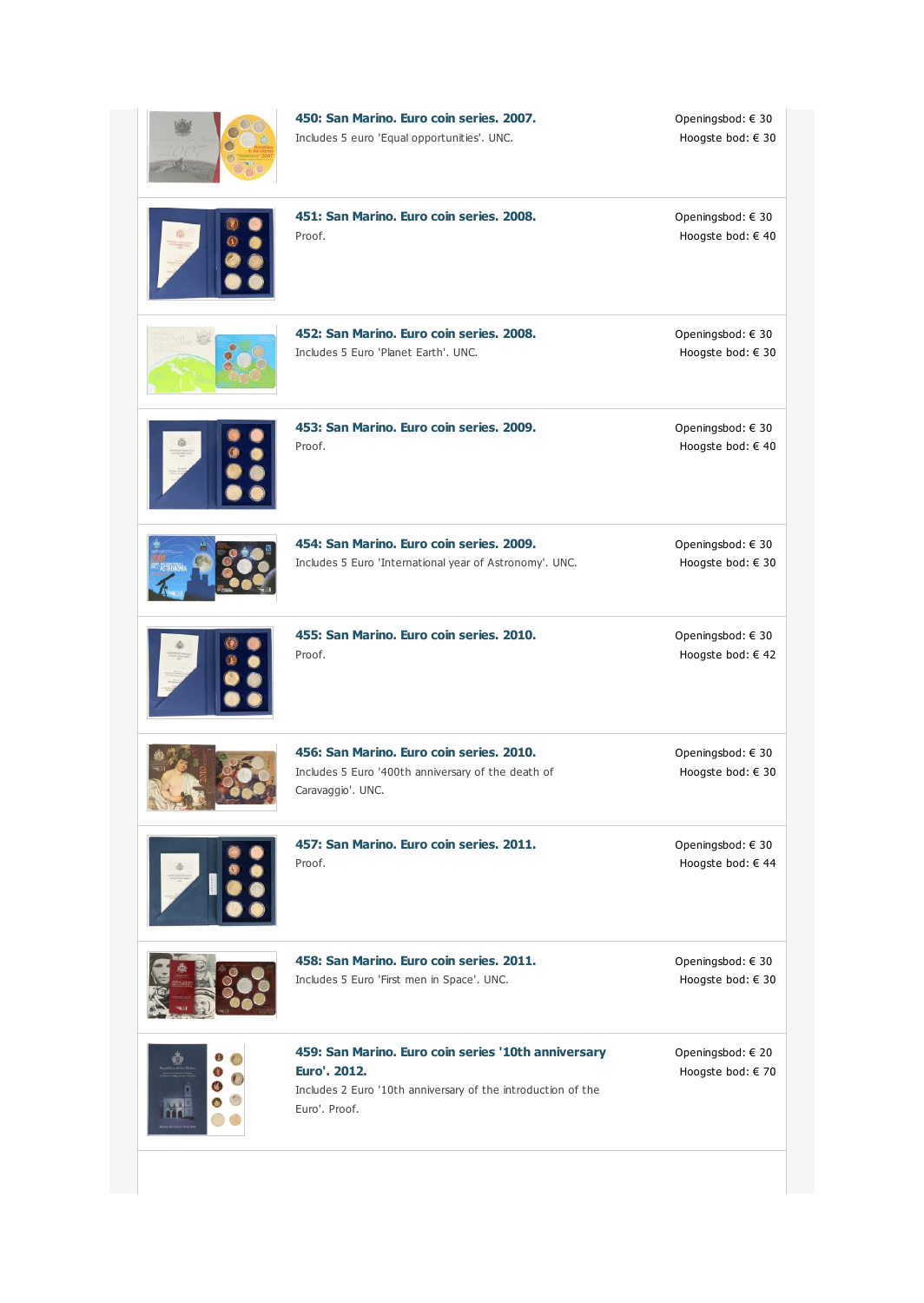|            | 460: San Marino, Euro coin series, 2012,<br>Includes 5 Euro 'Giovanni Pascoli', UNC.                                                                                                                                      | Openingsbod: € 30<br>Hoogste bod: € 30     |
|------------|---------------------------------------------------------------------------------------------------------------------------------------------------------------------------------------------------------------------------|--------------------------------------------|
|            | 461: San Marino. Euro coin series '500th<br>anniversary of the death of Pinturicchio' 2013.<br>Includes 2 Euro '500th anniversary of the deatch of<br>Pinturicchio', Proof.                                               | Openingsbod: $\in$ 30<br>Hoogste bod: € 66 |
|            | 462: San Marino. Euro coin series. 2013.<br>Includes 5 Euro 'Federico Fellini', UNC.                                                                                                                                      | Openingsbod: € 30<br>Hoogste bod: € 30     |
|            | 463: San Marino, Euro coin series '500th<br>anniversary of the death of Donate Bramante'<br>2014.<br>Includes 2 Euro '500th anniversary of the deatch of Donate<br>Bramante', Proof.                                      | Openingsbod: € 30<br>Hoogste bod: $\in$ 71 |
|            | 464: San Marino, Euro coin series, 2014.<br>Includes 5 Euro 'Gino Bartali', UNC.                                                                                                                                          | Openingsbod: € 30<br>Hoogste bod: € 30     |
| $\bullet$  | 465: San Marino. Euro coin series '750 years Dante<br>and 25th anniversary Reunification of Germany'.<br>2015.<br>Includes 2 Euro '750th anniversary of the birth of Dante' and<br>'25th anniversary of the reunification | Openingsbod: € 30<br>Hoogste bod: € 200    |
|            | 466: San Marino. Euro coin series. 2015.<br>Includes 5 Euro 'International year of Light'. UNC.                                                                                                                           | Openingsbod: € 30<br>Hoogste bod: € 30     |
| <b>LEN</b> | 467: Vatican City. 5 Euro silver 'Sede vacante'.<br>2013.<br>Holy Spirit. Proof.                                                                                                                                          | Openingsbod: € 30<br>Hoogste bod: € 40     |
|            | 468: Vatican City. 10 Euro gold 'Sede vacante'.<br>2013.<br>Proof.                                                                                                                                                        | Openingsbod: € 150<br>Hoogste bod: € 160   |
|            | 469: Vatican City. Euro coin series 2002.<br>With silver medal, In box. Proof.                                                                                                                                            | Openingsbod: € 50<br>Hoogste bod: € 290    |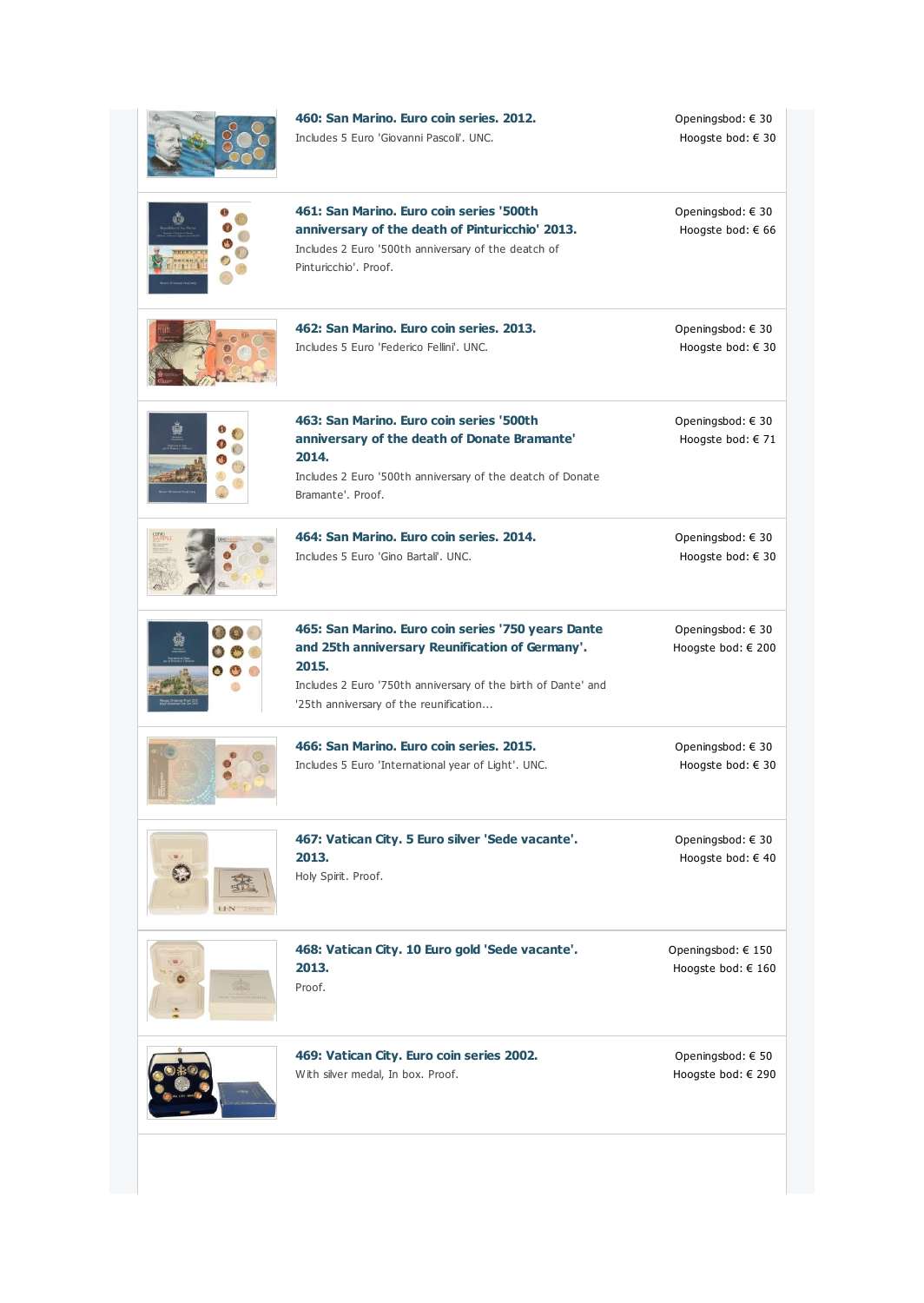| 470: Vatican City. Euro coin series 2003.<br>With silver medal, In box. Proof.                                                                                        | Openingsbod: € 40<br>Hoogste bod: € 120        |
|-----------------------------------------------------------------------------------------------------------------------------------------------------------------------|------------------------------------------------|
| 471: Vatican City. Euro coin series 2004.<br>With silver medal, In box. Proof.                                                                                        | Openingsbod: € 30<br>Hoogste bod: € 100        |
| 472: Vatican City. Euro coin series 2005.<br>With silver medal, In box. Proof.                                                                                        | Openingsbod: € 30<br>Hoogste bod: € 105        |
| 473: Vatican City. Euro coin series 2006.<br>With silver medal, In box, paper box damaged. Proof.                                                                     | Openingsbod: € 30<br>Hoogste bod: € 90         |
| 474: Vatican City. Euro coin series 2007.<br>With silver medal, In box. Proof.                                                                                        | Openingsbod: $\in$ 30<br>Hoogste bod: € 95     |
| 475: Vatican City. Euro coin series 2008.<br>With silver medal, In box. Proof.                                                                                        | Openingsbod: € 30<br>Hoogste bod: € 86         |
| 476: Vatican City. Euro coin series '80th<br>anniversary of the foundation of Vatican City.<br>2009.<br>With silver medal, In box. Proof.                             | Openingsbod: $\in$ 30<br>Hoogste bod: € 90     |
| 477: Vatican City. Euro coin series '400th<br>anniversary of the death of Caravaggio. 2010.<br>With silver medal, In box. Proof.                                      | Openingsbod: € 30<br>Hoogste bod: € 70         |
| 478: Vatican City. Euro coin series 'Reopening of<br>the Vatican Apostolic Library'. 2011.<br>With silver medal, In box. Proof.                                       | Openingsbod: $\in$ 30<br>Hoogste bod: € 80     |
| 479: Vatican City. Euro coin series 'Decennial of the<br>Vatican Euro', 2012.<br>Includes 20 euro 'Decennial of the Vatican Euro', Proof,                             | Openingsbod: $\in$ 30<br>Hoogste bod: € 95     |
| 480: Vatican City. Euro coin series 'Bicentenary of<br>the birth of Guseppe Verdi'. 2013.<br>Includes 20 euro 'Bicentenary of the birth of Giuseppe<br>Verdi'. Proof. | Openingsbod: $\in$ 30<br>Hoogste bod: $\in$ 91 |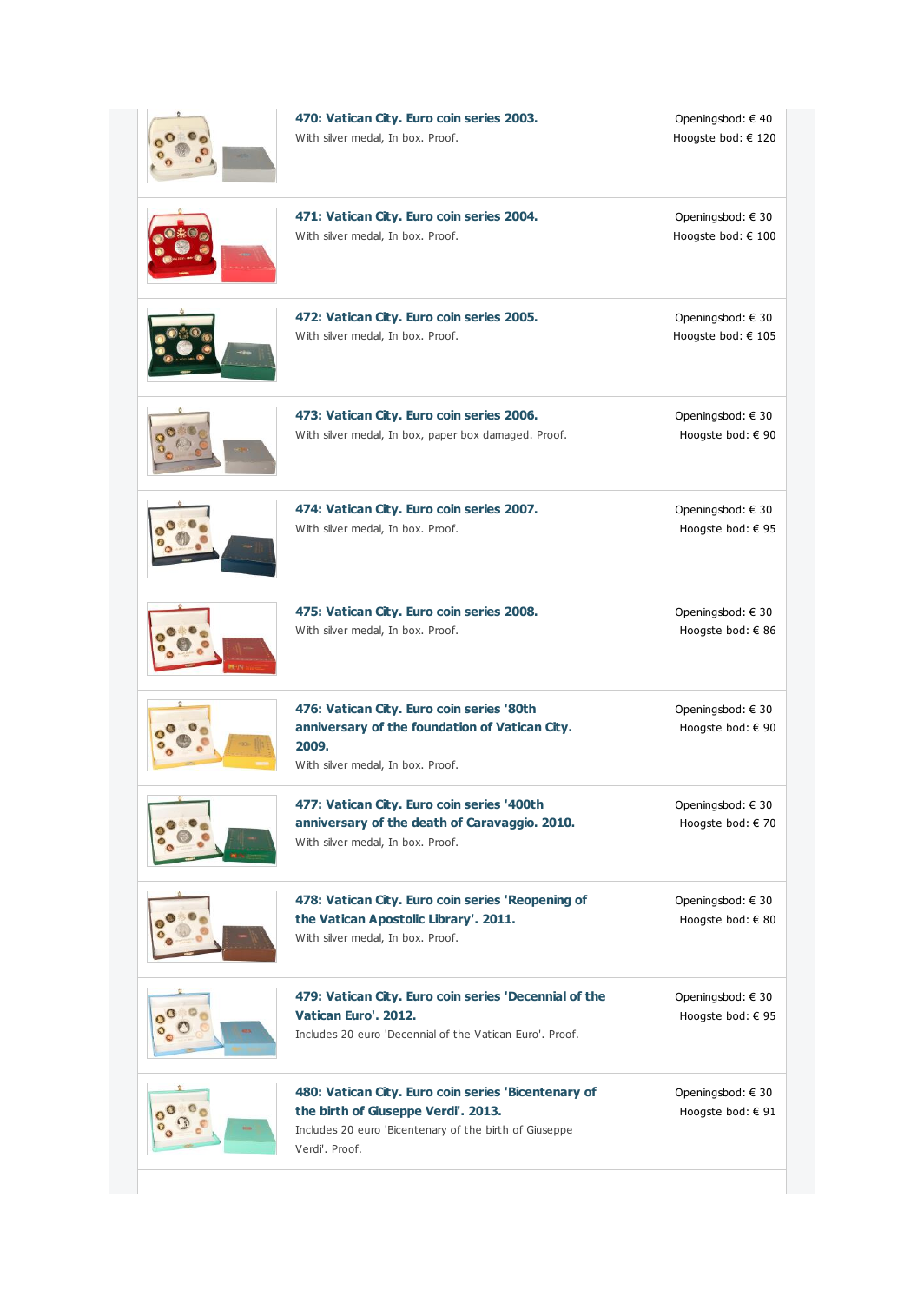| 481: Vatican City. Euro coin series 'Canonization of<br>John XXIII', 2014.<br>Includes 20 euro 'Canonization of John XXIII'. Proof.        | Openingsbod: € 50<br>Hoogste bod: € 121     |
|--------------------------------------------------------------------------------------------------------------------------------------------|---------------------------------------------|
| 482: Vatican City. Euro coin series 'Pope Francis'.<br>2015.<br>Includes 20 euro 'Pope Francis'. Proof.                                    | Openingsbod: € 50<br>Hoogste bod: € 112     |
| 483: Vatican City. Euro coin series 'Holy year of<br>Mercy'. 2016.<br>Includes 20 euro 'Holy year of Mercy'. Proof.                        | Openingsbod: € 50<br>Hoogste bod: € 110     |
| 484: Vatican City. Euro coin series. 2002.<br>BU.                                                                                          | Openingsbod: $\in$ 60<br>Hoogste bod: € 171 |
| 485: Vatican City. Euro coin series. 2003.<br>BU.                                                                                          | Openingsbod: € 30<br>Hoogste bod: € 110     |
| 486: Luxembourg. Lot (3) 5 Euro 'Fauna and Flora of<br>Luxembourg'. 2009/2011/2015.<br>Kestrel', 'Wildcat' and 'European Otter'. Proof.    | Openingsbod: € 50<br>Hoogste bod: € 120     |
| 487: Luxembourg. Lot (3) 5 Euro 'Fauna and Flora of<br>Luxembourg'. 2010/2012/2016.<br>Arnica', 'Ophrys Bourdon' and 'Corn-flower'. Proof. | Openingsbod: € 50<br>Hoogste bod: € 110     |
| 488: Luxembourg. Lot (2) 5 Euro 'Fauna and Flora of<br>Luxembourg'. 2013/2014.<br>European Honeybee' and 'Reinette of Luxembourg'. Proof.  | Openingsbod: €35<br>Hoogste bod: € 80       |
| 489: San Marino. Lot (2) 2 Euro commemorative.<br>2007/2008.<br>Giuseppe Gardibaldi' and 'European year of intercultural<br>dialogue'. BU. | Openingsbod: € 30<br>Hoogste bod: € 60      |
| 490: San Marino. Lot (2) 2 Euro commemorative.<br>2009/2010.<br>European year of creativity and Inventions' and 'Sandro<br>Botticell', BU. | Openingsbod: € 30<br>Hoogste bod: € 40      |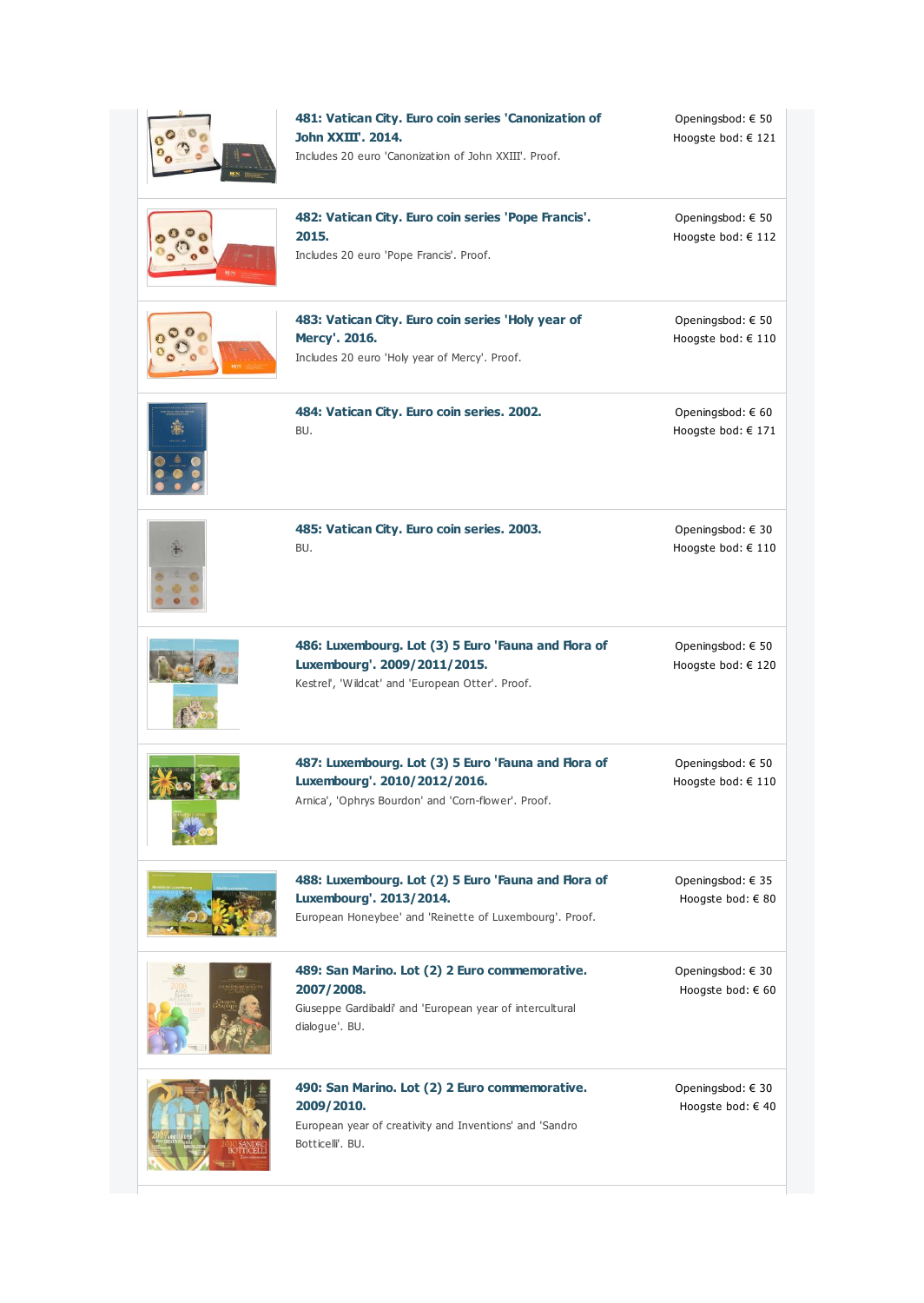|            | 491: San Marino. Lot (2) 2 Euro commemorative.<br>2011/2012.<br>Giorgio Vasari' and '10 years Euro'. BU.                                                                               | Openingsbod: $\in$ 30<br>Hoogste bod: € 36 |
|------------|----------------------------------------------------------------------------------------------------------------------------------------------------------------------------------------|--------------------------------------------|
| $\alpha -$ | 492: San Marino. Lot (2) 2 Euro commemorative.<br>2013/2014.<br>500th anniversary of the deatch of Pinturicchio' and<br>'Giacomo Puccini'. BU.                                         | Openingsbod: € 30<br>Hoogste bod: € 38     |
|            | 493: San Marino. Lot (2) 2 Euro commemorative.<br>2014/2015.<br>Donato Bramante' and '25th anniversary of the fall of the<br>Berlin wall'. BU.                                         | Openingsbod: € 30<br>Hoogste bod: $\in$ 36 |
| DANTE      | 494: San Marino. Lot (2) 2 Euro commemorative.<br>2015/2016.<br>Dante' and 'Donatello'. BU.                                                                                            | Openingsbod: € 30<br>Hoogste bod: $\in$ 38 |
| Ō          | 495: Vatican City. Lot (3) 2 Euro commemorative.<br>2007/2008/2009.<br>80th birthday Pope Benedict XVI', 'Saint Paul's Year' and<br>'International year of Astronomy'. BU.             | Openingsbod: € 30<br>Hoogste bod: € 130    |
|            | 496: Vatican City. Lot (3) 2 Euro commemorative.<br>2010/2011/2013.<br>Year of Priests', '26th World Youth Day', '28th World Youth<br>Day in Rio de Janeiro'. BU.                      | Openingsbod: € 30<br>Hoogste bod: $\in$ 72 |
|            | 497: Vatican City. Lot (5) 2 Euro commemorative.<br>2014/2015/2016/2017(2).<br>25th anniversary fall of the Berlin wall', '8th World meeting of<br>Families', 'Jubilee of Mercy', 'Cen | Openingsbod: € 50<br>Hoogste bod: € 111    |
|            | 498: Vatican City. Lot (2) Euro coin series.<br>2004/2005.<br>Including Sede Vacante set. BU.                                                                                          | Openingsbod: €40<br>Hoogste bod: € 265     |
|            | 499: Vatican City. Lot (2) Euro coin series.<br>2007/2008.<br>BU.                                                                                                                      | Openingsbod: €30<br>Hoogste bod: € 81      |
|            | 500: Vatican City. Lot (2) Euro coin series.<br>2009/2010.<br>BU.                                                                                                                      | Openingsbod: €30<br>Hoogste bod: € 78      |